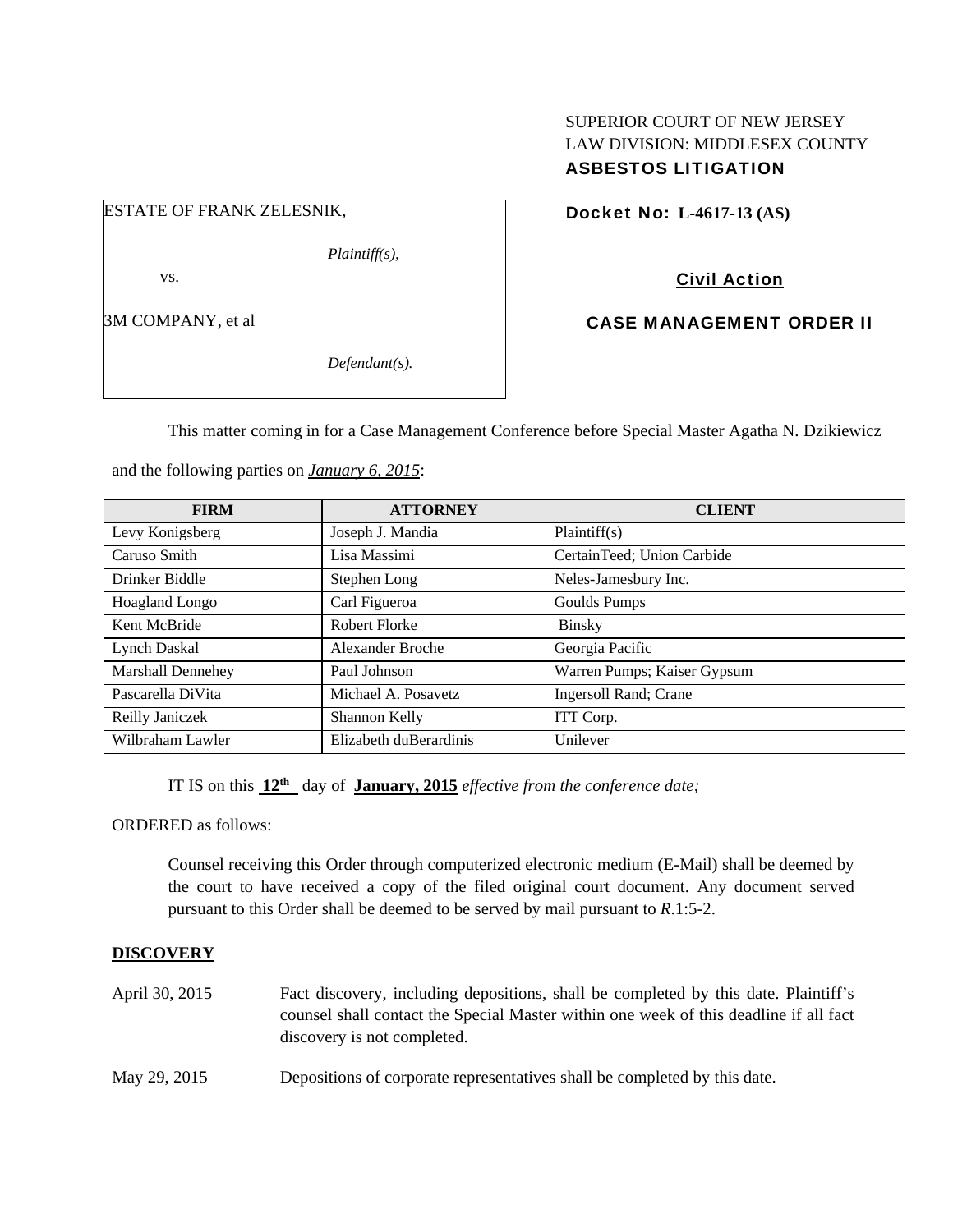#### **EARLY SETTLEMENT**

June 12, 2015 Settlement demands shall be served on all counsel and the Special Master by this date.

### **SUMMARY JUDGMENT MOTION PRACTICE**

- June 26, 2015 Summary judgment motions shall be filed no later than this date.
- July 24, 2015 Last return date for summary judgment motions.

#### **MEDICAL DEFENSE**

May 29, 2015 Plaintiff shall serve medical expert reports by this date. May 29, 2015 Plaintiff is to arrange for the transfer of pathology specimens and x-rays, if any, by this date. August 31, 2015 Defendants shall identify its medical experts and serve medical expert reports, if any, by this date.

## **LIABILITY EXPERT REPORTS**

- May 29, 2015 Plaintiff shall identify its liability experts and serve liability expert reports or a certified expert statement by this date or waive any opportunity to rely on liability expert testimony.
- August 31, 2015 Defendants shall identify its liability experts and serve liability expert reports, if any, by this date or waive any opportunity to rely on liability expert testimony.

#### **ECONOMIST EXPERT REPORTS**

- May 29, 2015 Plaintiff shall identify its expert economists and serve expert economist report(s), if any, by this date or waive any opportunity to rely on economic expert testimony.
- August 31, 2015 Defendants shall identify its expert economists and serve expert economist report(s), if any, by this date or waive any opportunity to rely on economic expert testimony.

#### **EXPERT DEPOSITIONS**

September 25, 2015 Expert depositions shall be completed by this date. To the extent that plaintiff and defendant generic experts have been deposed before, the parties seeking that deposition in this case must file an application before the Special Master and demonstrate the necessity for that deposition. To the extent possible, documents requested in a deposition notice directed to an expert shall be produced three days in advance of the expert deposition. The expert shall not be required to produce documents that are readily accessible in the public domain.

\_\_\_\_\_\_\_\_\_\_\_\_\_\_\_\_\_\_\_\_\_\_\_\_\_\_\_\_\_\_\_\_\_\_\_\_\_\_\_\_\_\_\_\_\_\_\_\_\_\_\_\_\_\_\_\_\_\_\_\_\_\_\_\_\_\_\_\_\_\_\_\_\_\_\_\_\_\_\_\_\_\_\_\_\_\_\_\_\_\_\_\_\_\_\_\_\_\_\_\_\_\_\_\_\_\_\_\_\_\_